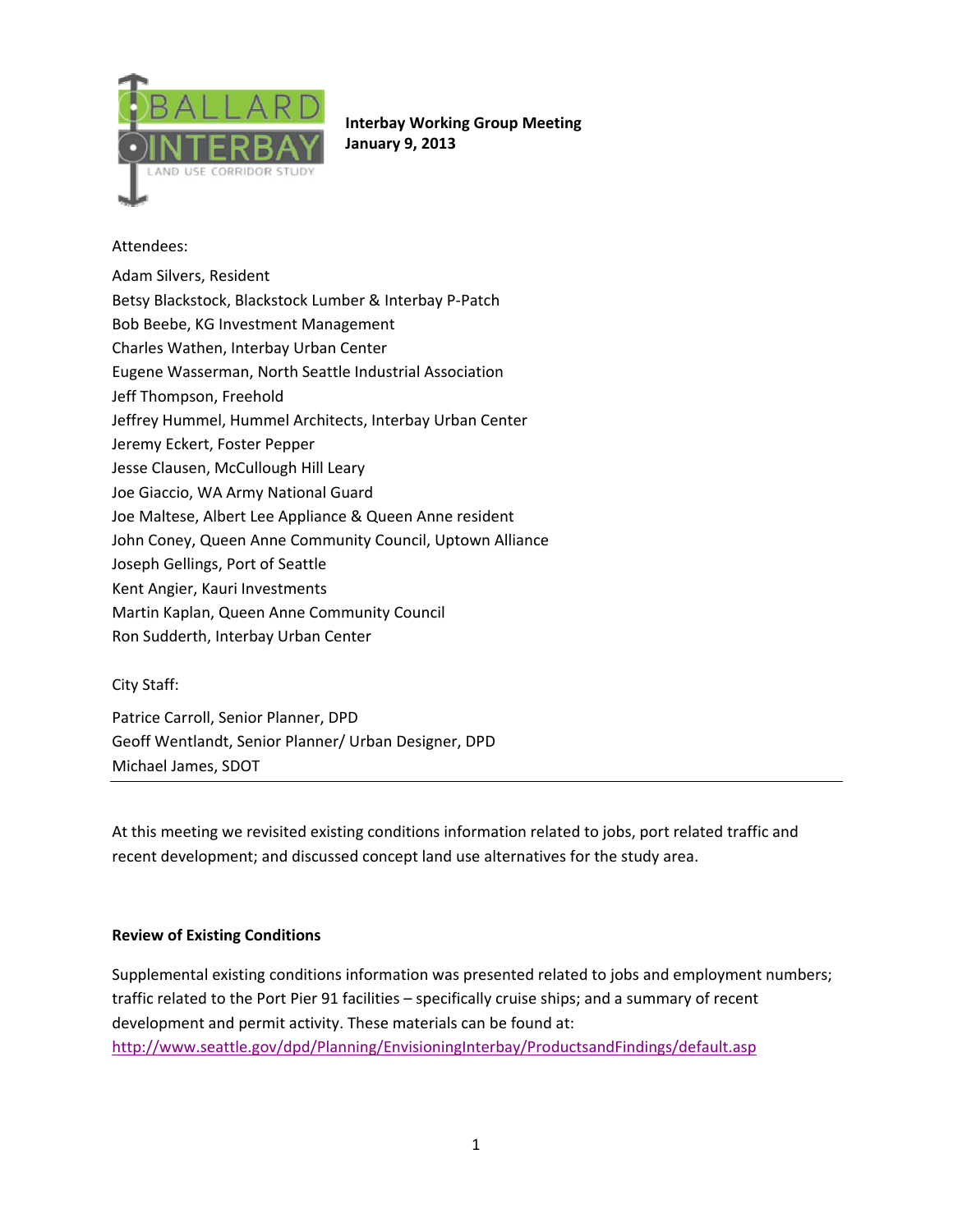### **Questions and Comments on Supplemental Existing Conditions Information**

On Employment Numbers

- Confirmed the source of employment numbers Washington State Employment Security Dept. and Puget Sound Regional Council.
- Clarified the categories included in the eight "employment sectors".
- Added Comp Plan 2024 estimated jobs for BINMIC, all MICs, Hub Urban Villages and Ballard HUV.
- Not possible to limit the query to exact study area boundaries, but is very close.
- Agreed to post this info on the website.

On Pier 91 Traffic Study and Traffic

- Effects of potential transit extensions on traffic volumes should be considered
	- o SDOT response such effects will be evaluated with the High Capacity Transit study

On Development Activity Summary

- Property owners are 'doing what they can' within existing zoning but this doesn't reflect market demand
- Owners can't put willing tenants in the buildings because of land use regulations
- It was debated whether improved transit service (i.e. Rapid Ride) could be affecting development activity and interest – some saying it would, others saying it would have no affect
	- o A resident of Gillman Ave. said he sees no marked improvement in transit service with Rapid Ride

#### **Land Use Concept Alternatives**

Three concept level alternatives were presented. The concept Alternatives are intended as frameworks for thinking about potential land use changes. The land use concept alternatives are:

- 1. Industrial / Commercial Corridor
- 2. Local/Production District
- 3. Urban Village

Descriptions and further information on the alternatives can be found on the project website.

#### **Comments and Feedback on Land Use Concept Alternatives:**

#### **1. Industrial / Commercial Corridor**

- The Port of Seattle's Report on the Terminal 91 uplands determined that there were few feasible industrial uses for the property – which shows industrial uses are not viable.
- This represents the status quo, which means fewer jobs and underused lands.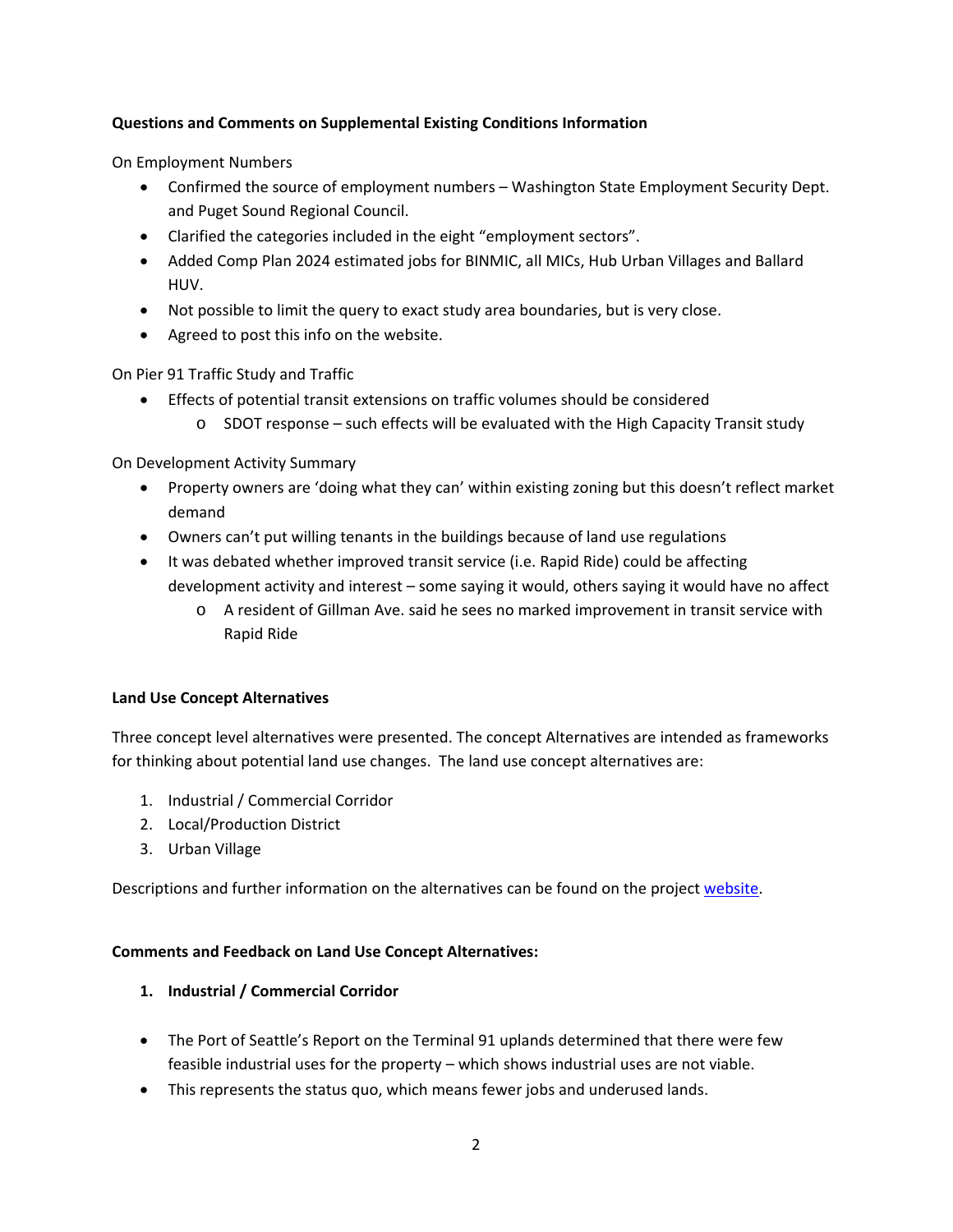- Small light industrial business owner indicated support for continuing some industrial use in the corridor.
- "This alternative is insane" it wouldn't allow the market to produce any new development.
- Areas where new retail has occurred (i.e. Whole Foods) should be removed from the BINMICthey are not an industrial use.
- Recommendations should focus on specific property where comp plan changes have been proposed.
- The Port has fairly low vacancy rates for industrial land, so it makes sense to keep the land industrial.
- The BNSF railyard adjacency should be considered heavy industrial uses in the railyard would not impact other properties in this alternative
- 'Hard lines' between residential and industrial are unnecessary consider more mixing.
- Show the industrial areas of the Port Uplands and the BNSF railyards as industrial on the maps to show extensive industrial opportunities in the area.
- The more flexibility and options owners have for their property the better, so this alternative is not preferred.
- Retaining all the industrial land will increase vehicle trips, because workers have to drive long distances to get there because of housing prices.
	- o Others pointed out that in an alternative with retail jobs those works would have low wages and would have to drive to the jobs as well because of housing costs
- The Port has a large reserve of industrial area, so we don't need to retain industrial throughout the corridor as shown in the alternative
- A lot of the past industrial uses have already left. This alternative would mean continued underuse of land and exodus of industrial uses.

# **2. Local Production District**

- An advantage of this alternative is that industrial uses could be supported by other 'higher end' non‐industrial uses.
- A lot of industrial type of uses can successfully mix with other uses: for example an editing shop next to a machine shop.
- The negative is that industrial tenants simply do not command as much rent as non-industrial tenants, so this is a challenge.
- In the Interbay area the infrastructure has to be improved (i.e. streets, curb, gutter, sidewalk). This alternative could allow for some development that could support infrastructure improvements.
- There is little demand for industrial uses currently. Vacant spaces evidence soft demand for industrial.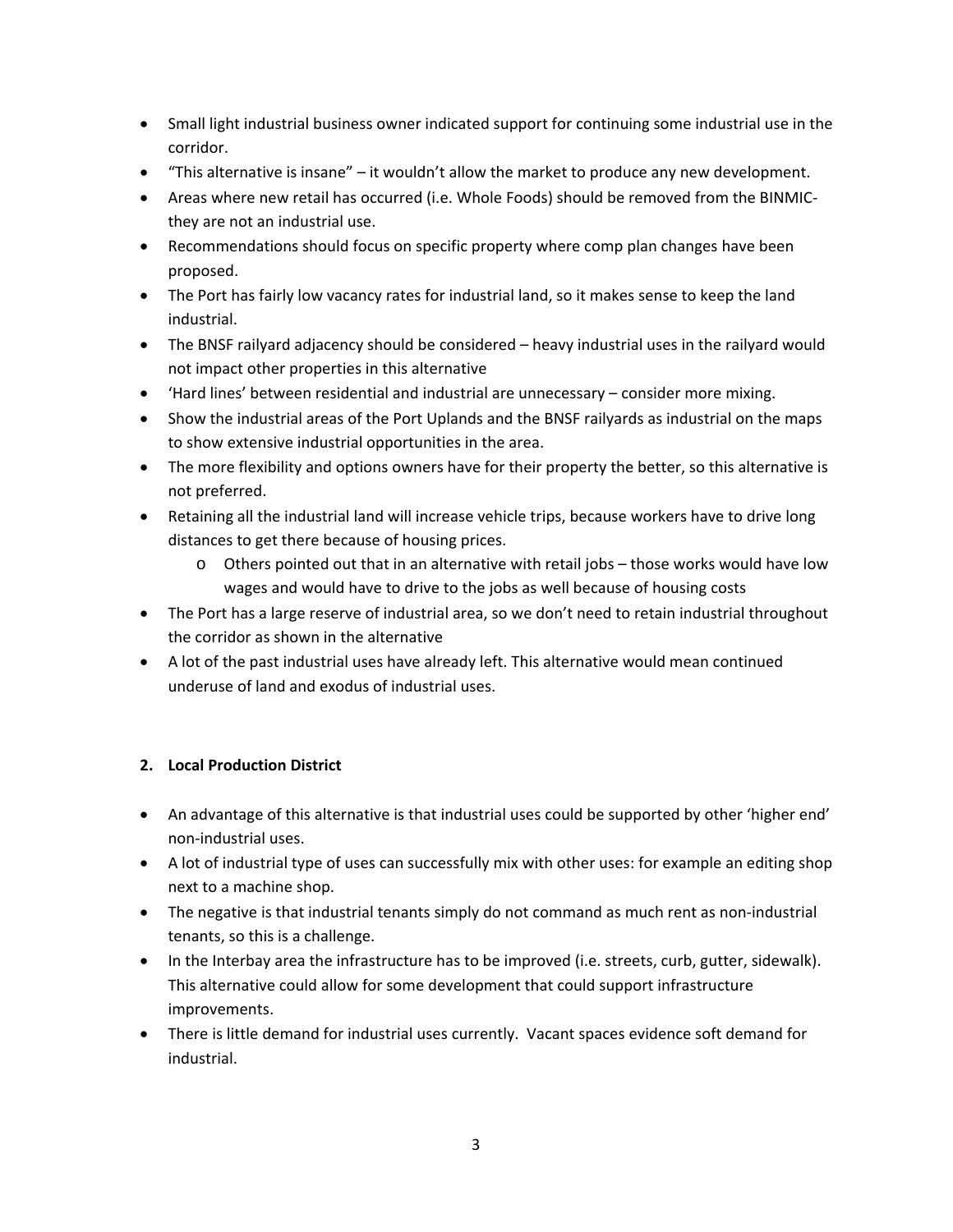- Current zoning already allows for some mixing of industrial and non-industrial uses. This is not a totally new concept. For example allows up to 25,000 gsf of retail in certain industrial zones (including IG2 zone in the study area).
	- o [Note: The February working group meeting will discuss zoning in detail.]
- Granville Island is a possible example. The diversity of uses there is nice. It includes quasimanufacturing in close quarters.
- There is a limited market for niche industrial uses that can mix with non‐industrial uses.
- 8 years ago, the Seattle Planning Commission engaged in a study of industrial lands, including asking the question: "What's Industrial Now?"
- Design for flexibility.
- Amgen, the biotechnical company, is an example of a newer format Industrial Use.
- New development is required to make this alternative work.
- Although city's existing Incentive Zoning program has limitations, something like that could work here as a way to require inclusion of small industrial uses with new development.
- Residential live/work provisions in the land use code have not worked very well.
- Why wouldn't the city just let the market determine the uses? Why restrict and limit the zoning at all?
- Consider market economics when developing this alterative. Consider how change in value can help support new infrastructure and industrial uses.
- A lot of businesses want to be where there is diversity, including uses where things are being made. This alternative could attract interested tenants.
- This is interesting, but the undeveloped streets and infrastructure are a constraint.
- Already past traffic studies said traffic problems on Dravus at  $15<sup>th</sup>$  are a concern. This will always be a heavy traffic corridor, which must be factored in. What about bus service on Dravus Street?
- Consider more urban, mixed use at the south. The "production district" and retain this concept more for the north area nearby Dravus.

## **3. Ur ban Village**

- This alternative would redirect growth from other places in the city (urban centers and urban villages), which is not a good approach.
- Please indicate on the alternatives and maps that there is a large reserve of industrial lands on the Port Property as well as the BNSF railyards beyond the limits of the study area. If this is considered it will show there is still a lot of area for industry in the vicinity.
- This just looks like a 'bookend' concept. To create a new urban village would have a very long way to go in terms of regulatory steps and politics. Perhaps the market could drive towards the alternative over the long term, but it's probably too early to consider an urban village now.
- There are roughly 30,000 residents in adjacent Queen Anne and Magnolia neighborhoods. This could be an excellent location for services and higher density in support of those neighborhoods at the bottom of the bowl.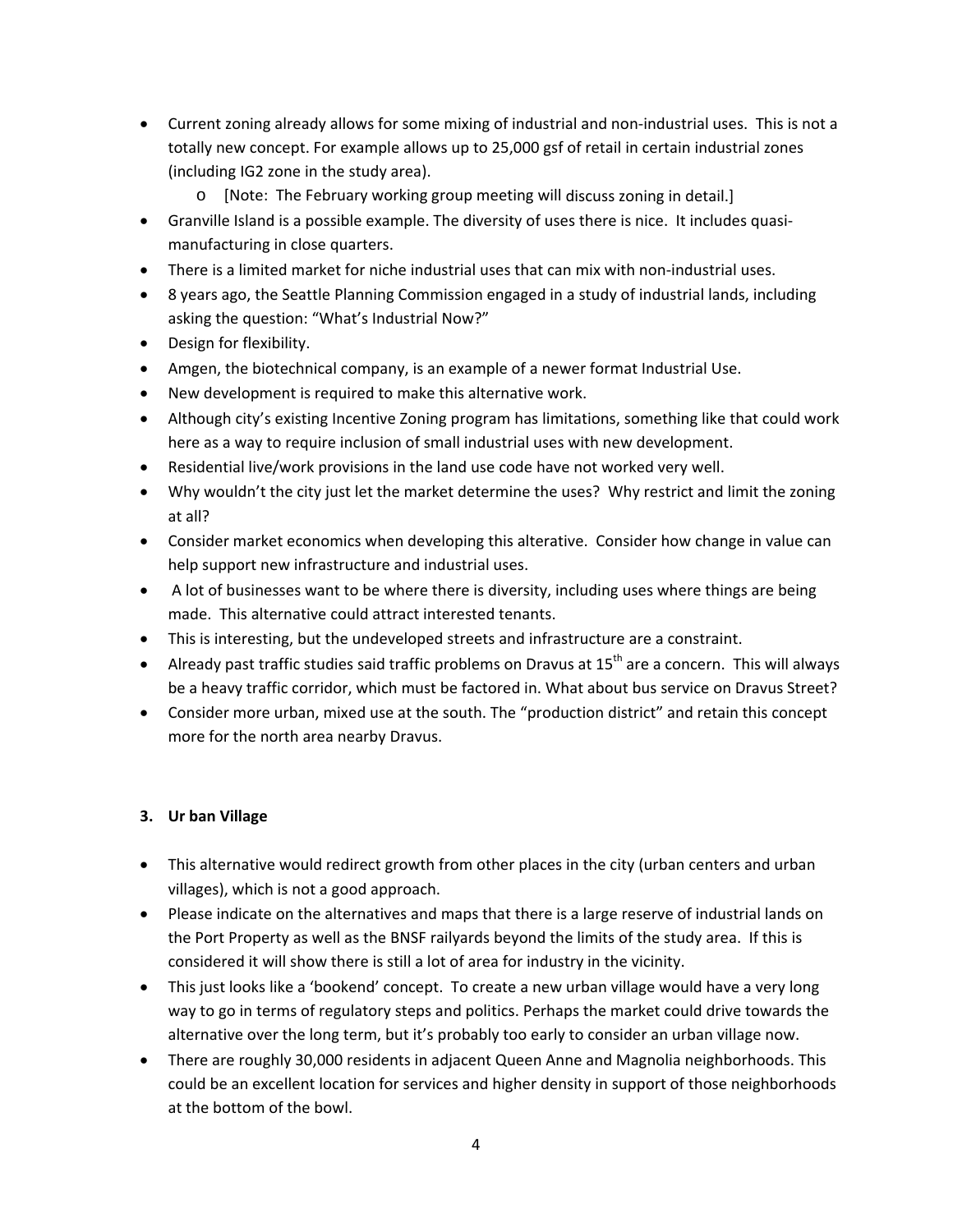- This alternative would be the best at bringing resources to the table that could leverage infrastructure improvements.
- Having rail transit in the 15<sup>th</sup> corridor would make this alternative much more viable.
- Concern expressed about drawing development away from other neighborhoods.
- The 15<sup>th</sup> corridor is unique because it is so well positioned to serve existing neighborhoods. This alternative would capture trips that are currently going outside the area, so it would potentially reduce vehicle trips.
- This seems like typical Seattle planning. There is a lack of commitment to the current planning policies for the existing citywide growth strategy.
- This will always be a very auto-oriented corridor with high traffic volumes on 15<sup>th</sup>. The corridor is not well suited to becoming an urban village. This is not a walkable area.
- Adjacency to the railyard is a concern with this alternative. There would be problems with citing residential here due to noise and other impacts from heavy industry in the railyard.
- Development pressure and development interest shouldn't drive everything. There is a need for land use regulation to protect certain uses.
- The "us vs. them" mentality of new uses kicking out industrial uses over time expressed in this alternative is not good. Maybe broaden the idea of urban mixed-use. Or focus on a richer mix of uses that includes industry like in alternative 2.
- Concern expressed over whether the commercial (red) area on the alternative map would allow residential everywhere. Housing everywhere could be a problem. Explore appropriate locations where commercial could mix with – residential in some places and with industry in some places.
- Consider the possibility for intermodal connections. The vicinity of the Armory could be a great location for a hub of intermodal connections. This was the idea in past master planning efforts.
- Everybody in this area has to cross the city to get to shopping, so an urban village would be appealing in this location.
- The Armory site has similar characteristics to University Village-former land fill, adjacent to upper income neighborhoods.
- Traffic would have to be addressed in this alternative.
- Because of the way sound travels and reverberates in a valley, noise is actually a bigger problem on the sides of the Queen Anne and Magnolia hillsides than in Interbay.
- Larger / taller new buildings could actually help deflect / absorb noise from railyards and industrial uses into adjacent neighborhoods. Height limits in this area are currently too low.
- The vision of this alternative is the future. Support for this alternative.
- Be cautious about how much and how quick we call for urban village type development in this location. Consider the balance with existing Ballard and Queen Anne urban villages.
- The access into the armory site is difficult. With extensive development the access would have to be improved.
- While some increased flexibility makes some sense, adding residential does not seem appropriate or reasonable.